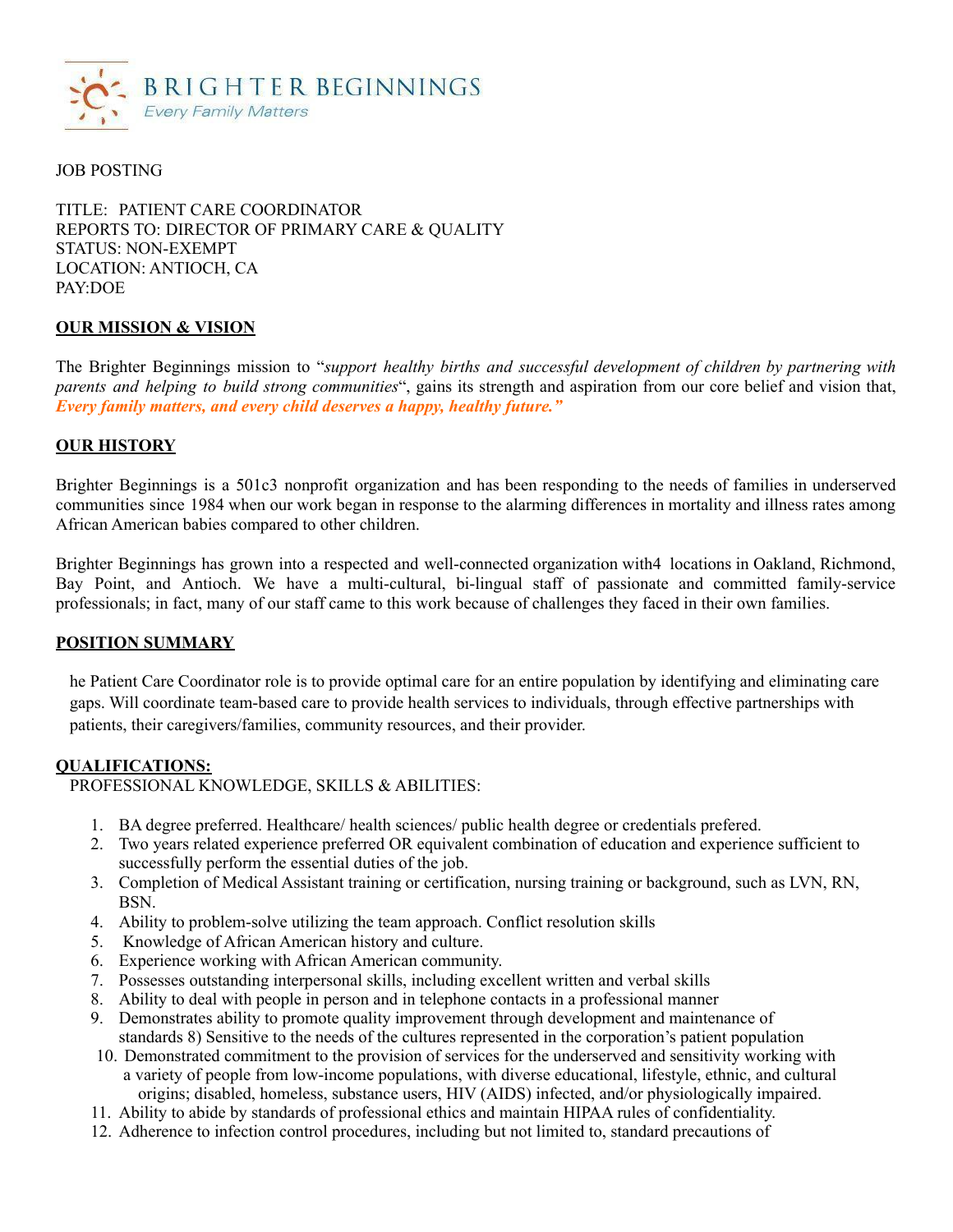temperature monitoring, hand washing, symptom self-monitoring, masking and social distancing.

- 13. Assist and support the BBFHC Programs to meet standards of High Reliability.
- 14. Demonstrate clear knowledge of Brighter Beginnings Family Health Clinics structure, standards, procedures, and protocols

## **RESPONSIBILITIES:**

- 1) Maintain ongoing tracking and appropriate documentation of Initial Health Assessment and high Emergency Department utilizers.
- 2) Works to coordinate the care for patients who are at high risk for hospitalization or readmission to the hospital to ensure that they have prompt access to any necessary care including our providers, mental health, specialty care, etc.
- 3) Liaison for community resource referrals that come from our SDOH, ACE's and BH assessments.
- 3) Ensure complete and accurate registration, including patient demographic and current insurance information.
- 4) Act as a liaison with our Insurance Eligibility Specialist to determine client/patient eligibility.
- 5) Understand the organization and help patients navigate through it.
- 6) Schedule patients appointments, which include preventative screenings, routine and follow-up appointments, and scheduling transportation if needed.
- 8) Be the system navigator and point of contact for patients and families, having direct access for asking questions. May assume an advocate role on the patient's behalf with the carrier to ensure approval of the necessary supplies/services for the patient in a timely fashion.

Job Description- Patient Care Coordinator

9) Assist patients in problem solving potential issues related to the health care system, financial or social barriers (e.g., request interpreters as appropriate, transportation services or prescription assistance);

- 10) Identify and utilize cultural and community resources.
- 11) Establish and maintain relationships with identified service providers.

12) Ensure that patient's primary care chart is up to date with information on specialist consults, hospitalizations,

ER visits and community organization related to their health.

13) Provide general administrative support (i.e. typing, filing, etc.) to supervisor and

department. 14) Maintain office appearance on a daily basis.

15) Maintains excellent communication with the patients and the care team.

16) Works in collaboration with Mobility Labs/RCF Connects to coordinate services for residents in the target area. 17) Assists the care team with developing and accessing health interventions

18) Check-ins on the patient regularly, evaluate, and document their progress as required by policies and

procedures 19) Consults with patients and family members to discuss their health problems

20) Act as a liaison with Brighter Beginnings Providers/Treatment Nurses to develop a care plan to address their personal health care needs

21) Utilizes strong organizational skills necessary to systematize care for several patients at once, while coordinating with diverse healthcare workers who hold varied schedules

23) Ensures highly developed verbal and written communication skills to expedite and facilitate patient understanding of health needs while maintaining a high level of respect and confidentiality for the patient 25) Communicates with others throughout the organization and community to encourage coordination in patient care 26) Collects data through patient tracking to facilitate patient outcome data collection and analysis

## **SUPERVISORY RESPONSIBILITIES**

This position has no supervisory responsibilities.

## **SPECIALADA REQUIREMENTS**

Brighter Beginnings is in full compliance with the Americans with Disabilities Act (ADA) and does not discriminate with regard to applicants or employees with disabilities, and will make reasonable accommodation when necessary.

- 1. For the purposes of ADA, the "Responsibilities" and "Qualifications" are essential job functions.
- 2. Work is normally performed in a typical interior/clinic work environment, with typical office noise and other disruption.